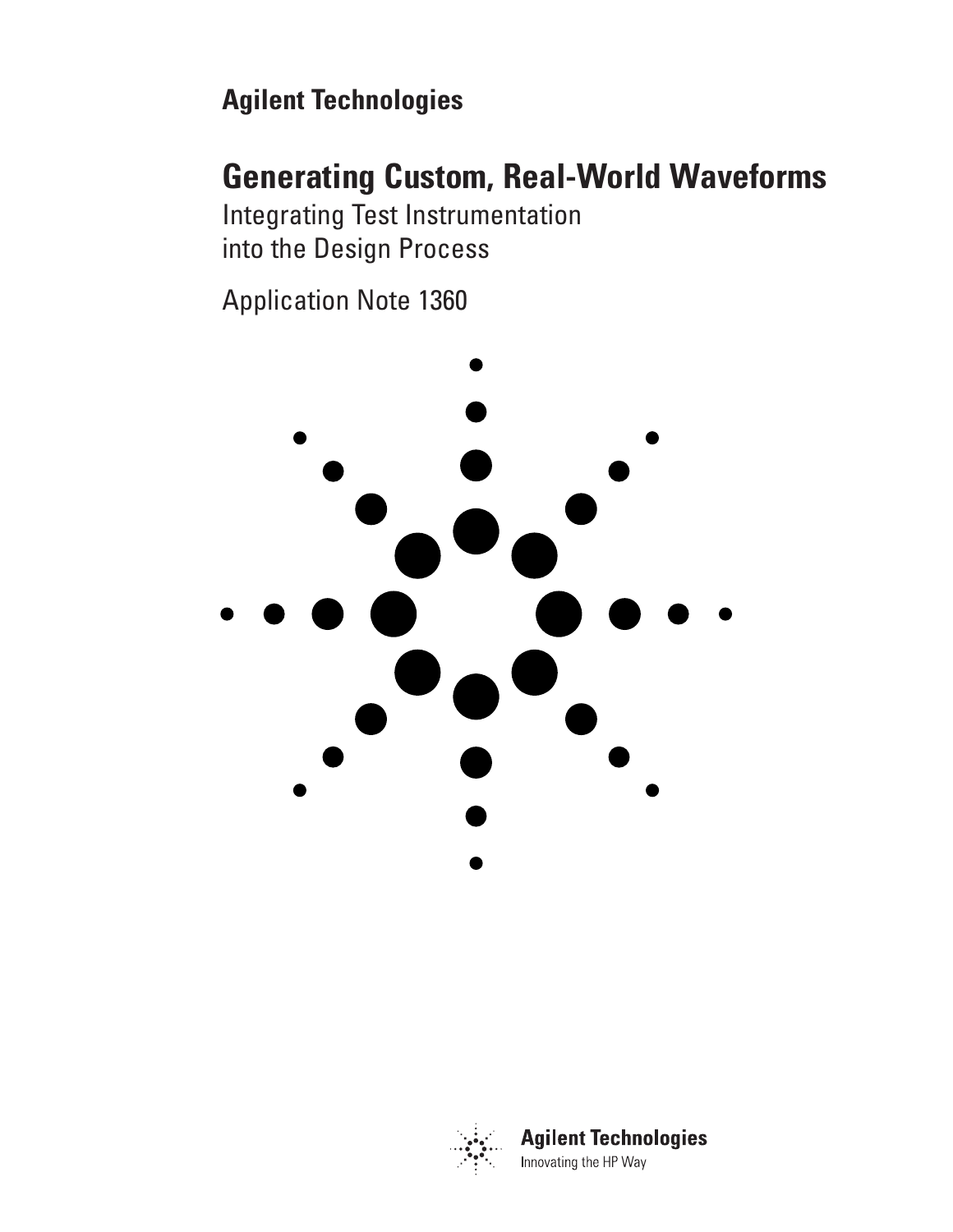# **Table of Contents**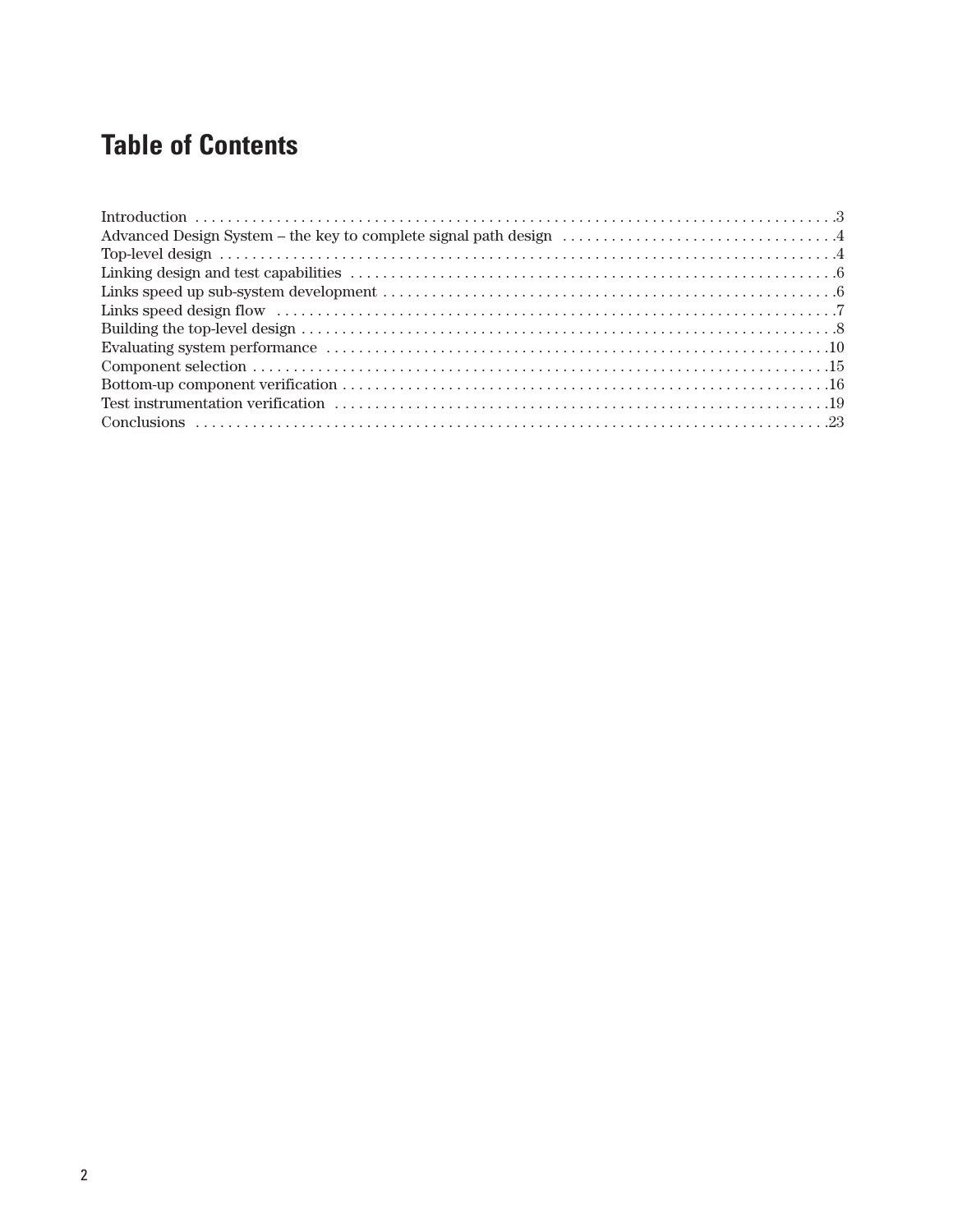### **Introduction**

With pressure to be first to market, wireless system manufacturers routinely design to standards still in a state of flux. This situation highlights what has become a fundamental need--namely, allowing system, DSP, and RF designers to work together more effectively using a common simulation tool. This enables more effective performance tradeoffs and partitioning to occur between RF and DSP designs. Once the system is modeled, behavioral models are replaced with actual RF and DSP component designs to evaluate their effect on performance. This bottomup verification provides validation that the design will meet specifications as system development progresses. This is key to ensuring first-pass success and meeting launch windows in today's highly competitive marketplace.

The ability to link test instrumentation with design software provides a new level of abstraction that is required for bottom-up design verification. In essence, design software is used to define new signal formats, which are then synthesized and analyzed using test instrumentation. System performance is validated using a combination of behavioral models, detailed circuit and DSP designs, and actual measured data from hardware using instrumentation.

This application note demonstrates how modern design software and test instrumentation can be used together to create and analyze signal waveforms for 3G (third-generation) wireless systems. For illustration, a top-level system design is modeled in Agilent's Advanced Design System (ADS) software. Using a 3G design library, a real-world cdma2000 SR3 modulated signal is created and passed through the upconverter design to evaluate the resulting signal's spectral regrowth and ACPR (adjacent channel power ratio). After analyzing the simulation results, actual performance is measured in hardware. This process reveals how a 3G-modulated signal, or any signal for that matter, can be created and analyzed using links between design software and test instrumentation.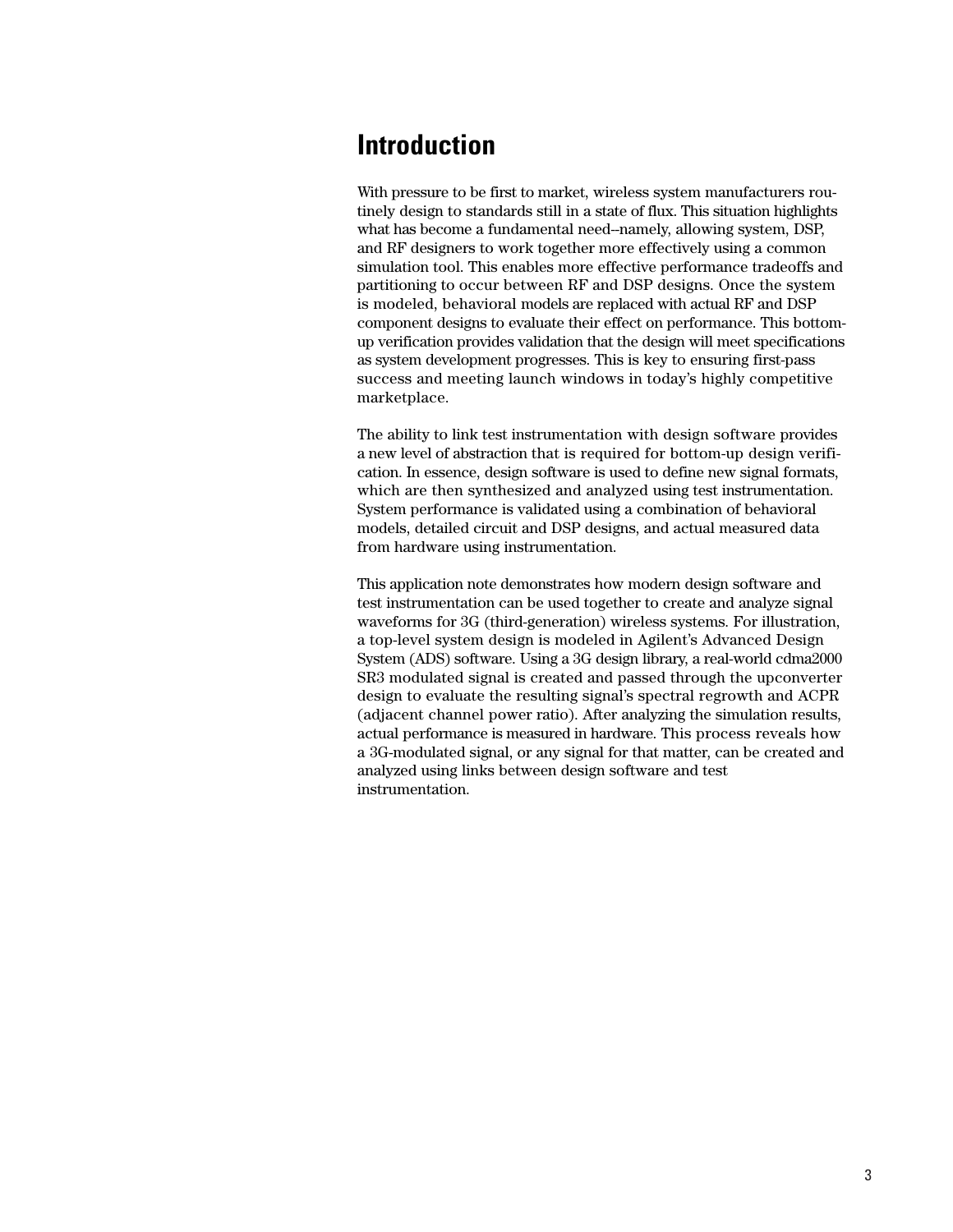# **Advanced Design Systems (ADS) – the key to complete signal path design**

Advanced Design Systems (ADS) software provides the ability to model an entire signal path for a wireless communications system--from bits in to bits out. This includes the top-level system design, the RF circuit designs, and the baseband DSP designs. The ability to work within a single design environment enables tradeoffs to be made between subsystems, allowing requirements to be partitioned at the system level. It also permits detailed RF and DSP components to be incorporated back into the top-level system for bottom-up design verification.

### **Top-level design**

It is important to quickly and accurately predict top-level system performance using parameters such as BER (bit error rate), ACPR, and EVM (error vector magnitude). The system designer assembles behavioral elements to quickly create a top-level system design that serves as a virtual scratchpad for making design tradeoffs between RF and DSP performance. Once completed, the simulated system is easily translated into specific requirements for components and subsystems.



Figure 1. A robust development environment allows the top-down design to occur rapidly, as well as enabling accurate prediction of BER, ACPR, and other key performance metrics for mixed DSP/RF system designs.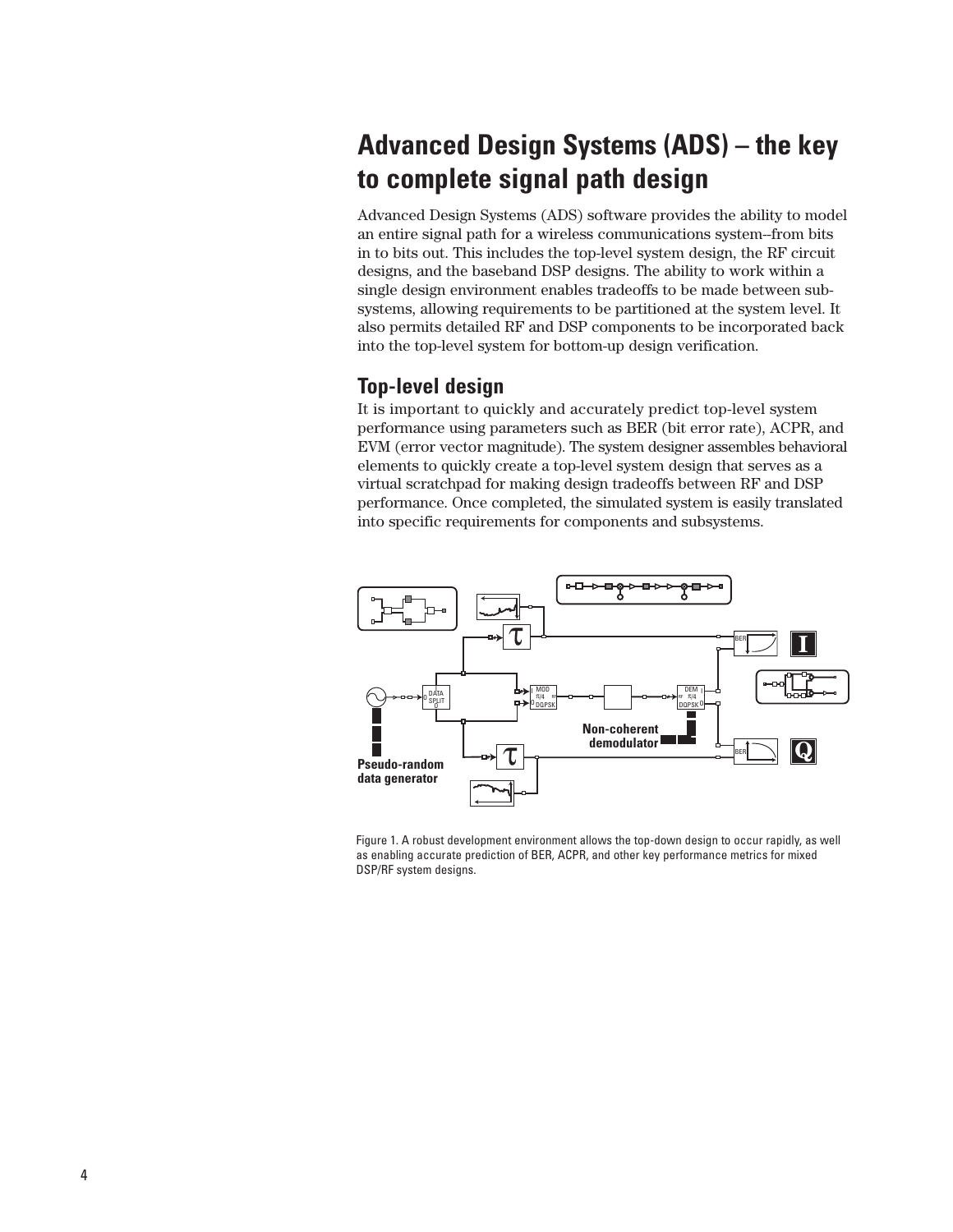After determining functional requirements for the top-level system, work can begin on designing the individual RF and DSP components. As this work progresses, the top-level system design serves as the template for evaluating the effects of specific components on the system's overall performance. This is the essence of efficient bottom-up verification.

For illustration, imagine the top-level system is an EDGE receiver with a given BER performance requirement. Unfortunately, BER specs do not intuitively translate into RF component design requirements. On the other hand, detailed RF designs such as an oscillator, are easily inserted into the top-level design, allowing the designer to quickly gauge the component's effect on the overall BER sensitivity. This ability to mix levels of abstraction enables evaluation of system performance at every stage of the design process.

The final level of abstraction is represented by the ability to link the simulated design to test instrumentation, where the measured performance of specific hardware components can be inserted back into the top-level system to evaluate their effects on overall system performance.



Figure 2. Effective system development demands abstraction and implementation at various levels of the design.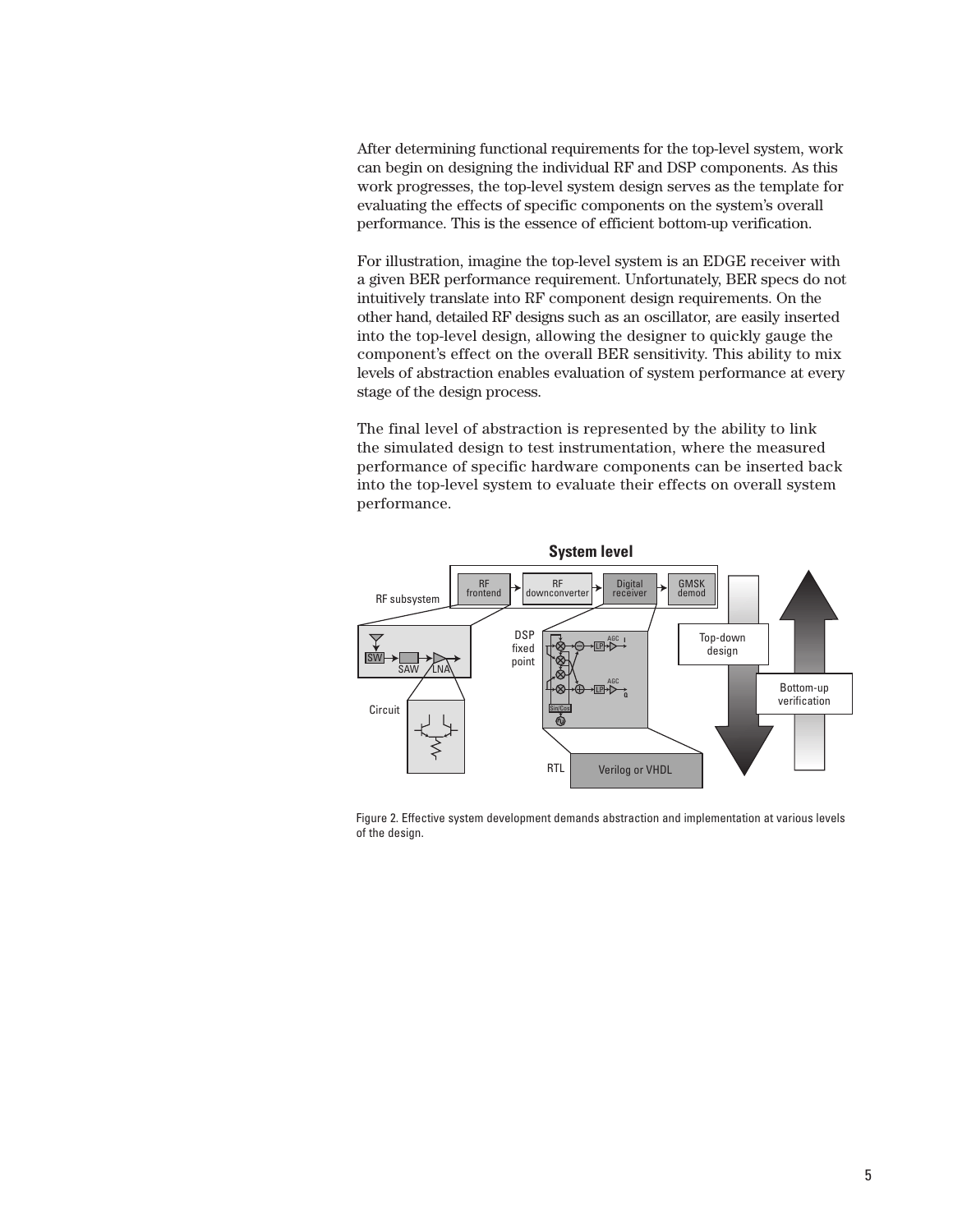## **Linking design and test capabilities**

Integrating test instrumentation with design software represents an essential new tool for system engineers. Design software that includes built-in links to signal generators, spectrum analyzers, network analyzers, and vector signal analyzers lets engineers capture real signals for use in simulations or to generate new signal formats.

The transition from design to prototype characterization is a common source of delay in a typical development schedule. Meeting this particular milestone requires all components for the prototype to be completed on time, or system testing is delayed.

Linking EDA tools and test equipment gives engineers the ability to use software models as virtual prototypes, and begin system testing before all the hardware is available.

This capability helps overcome delays in component development, speeding up the time required to reach the prototype stage. Integration between design tools and instrumentation represents the final level of abstraction in design verification, allowing the design to be continually verified as prototype hardware is built.

### **Links speed up conceptualization and subsystem development**

Design software and test equipment links are applied to both the investigation and design phases of system development. Design conceptualization is facilitated by generating source test signals with a software simulator. This enables virtual verification of designs in the earliest phases of the project, and allows rapid evaluation of existing designs for new systems.

In the development phase, designers can carry out virtual integration of sub-systems, at the system level, long before the system prototype is fabricated. These powerful links facilitate making rapid decisions regarding system design tradeoffs--for instance, when components don't measure up to specified requirements.



Figure 3. Design-to-test links enable simulation and measurement of individual subsystems in the "ideal" transmitter as they are completed, using complex, digitally-modulated stimulus signals.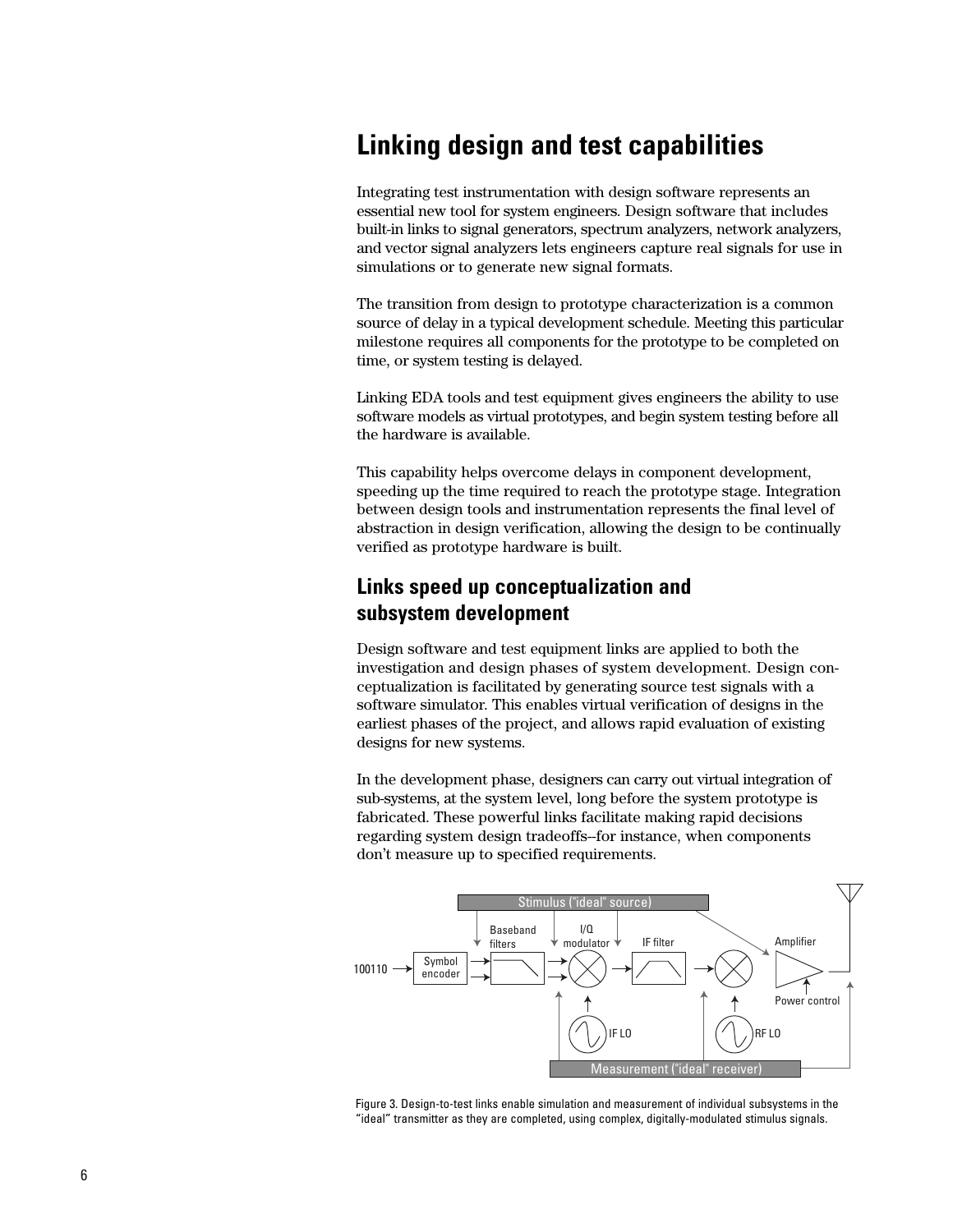In most cases, it is necessary to examine the transmitter system at various test points as each component or subsection is finished (figure 3). This requirement requires a stimulus signal to emulate the unfinished upstream sections. Traditionally, an unmodulated carrier signal is used. However, design-to-test links enable complex digitallymodulated stimulus signals to be used instead, providing much more realistic measurements.

### **Links speed design flow**

Linking simulation with test equipment improves simulation accuracy and speeds up design verification. Breaking the process down into its fundamental steps (figure 4), the first phase is creating the top-level design. For example, a modern 3G wireless system is composed of a 3G source and upconverter, which are integrated together. The design is then evaluated using design software.



Figure 4. Fundamental steps in designing a hypothetical 3G wireless communications system.

Next, the system design must be evaluated and optimized to meet specified requirements. To accomplish this, performance optimization is used on the behavioral system design to partition design requirements. Once the design requirements are partitioned, detailed circuit designs can replace each of the behavioral elements. To illustrate this, an actual amplifier design is inserted in place of a behavioral amplifier in the top-level design. The system is then re-simulated and re-evaluated to determine whether the system still meets specifications with the final circuit implementation.

In the fifth and final phase, hardware verification of the design is performed by integrating the design software with a signal generator to create a real world signal on the bench to test the amplifier. Actual measurement results are then compared to the simulation results.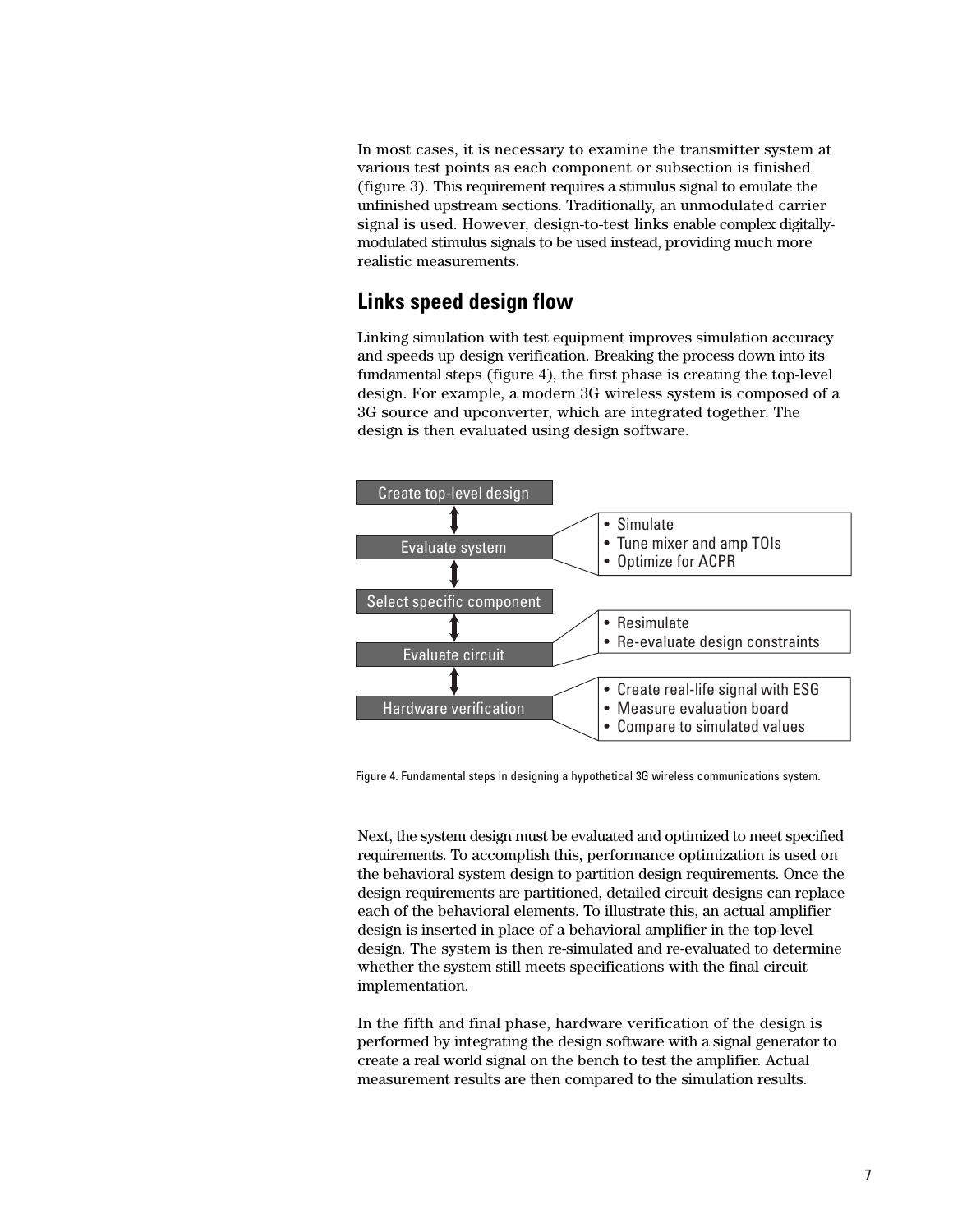# **Building the top-level design**

The process of assembling a top-level system begins by placing a signal source in the schematic. In this case, a cdma2000 SR3 wideband signal source is shown using the ADS cdma2000 design library (see figure 5). Design libraries typically contain all of the necessary baseband blocks to perform such functions as framing, encoding, and interleaving. In fact, RF designers can usually leverage the signal generation and measurement capabilities of standard libraries to perform simulations such as ACPR, constellation, eye, EVM, and BER measurement. DSP designers carry out similar work by simply replacing the functional baseband blocks with their own algorithms or designs, using the same simulation environment.

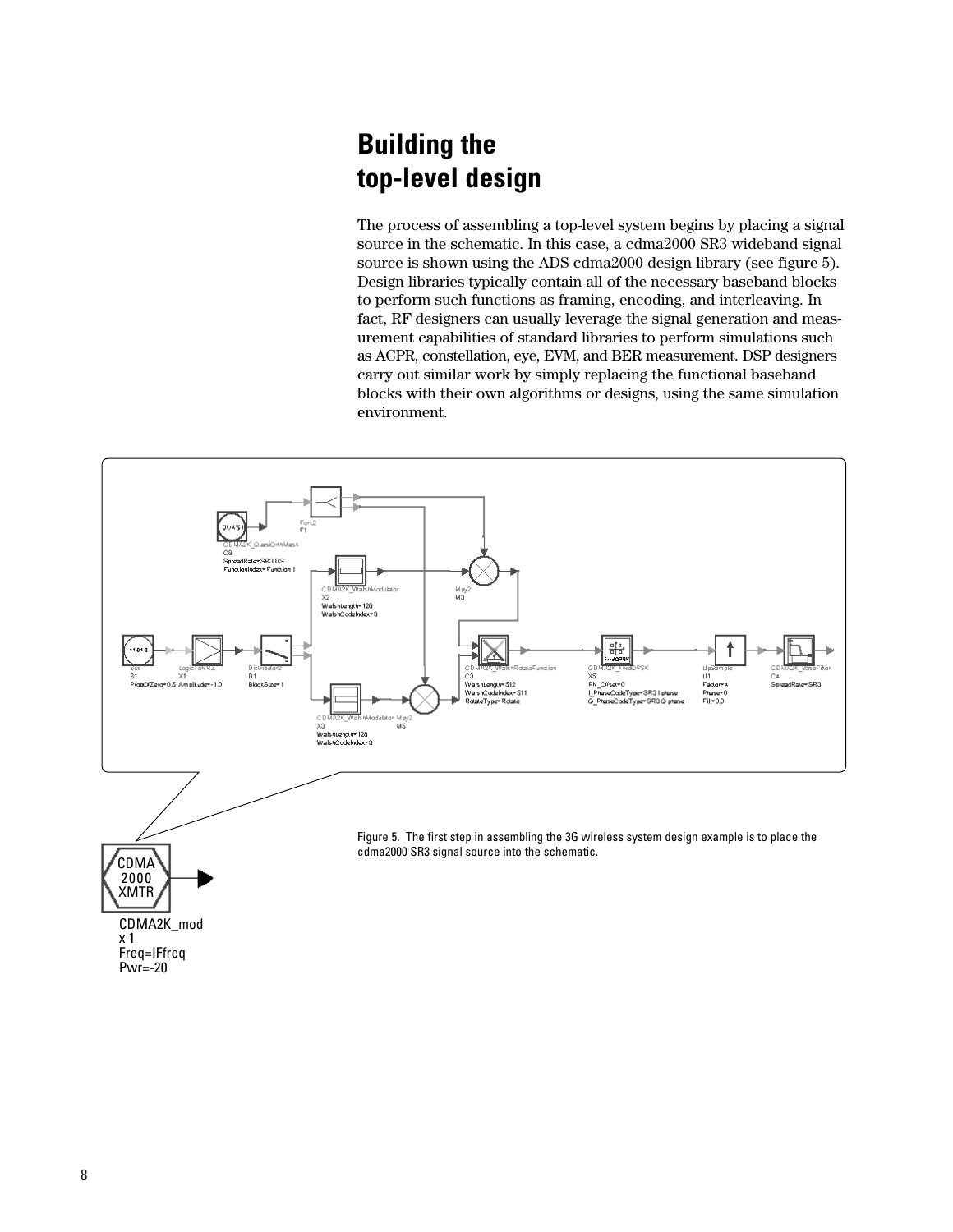Now, the rest of the preliminary top-level design is assembled. This includes adding an upconverter, which feeds the input to a driver amplifier (figure 6).



Figure 6. In the example 3G system, a 70 MHz IF is upconverted to the PCS band at 1.9 GHz using the circuit shown. Mixers, amplifiers, and filters are represented by behavioral blocks.

At this point, parameters such as gain and third-order intercept (TOI) points can be specified for the upconverter behavioral blocks. Once the component requirements are allocated, any designer working on the project can perform "what if" evaluations by replacing a behavioral block with detailed component designs. The completed top-level system example includes the cdma2000 source, upconverter, and spectrum analyzer as seen in figure 7. Now the complete system can be simulated and evaluated for spectral regrowth performance.



Figure 7. This is the top-level 3G wireless system design example, complete with cdma2000 source, upconverter, and spectrum analyzer.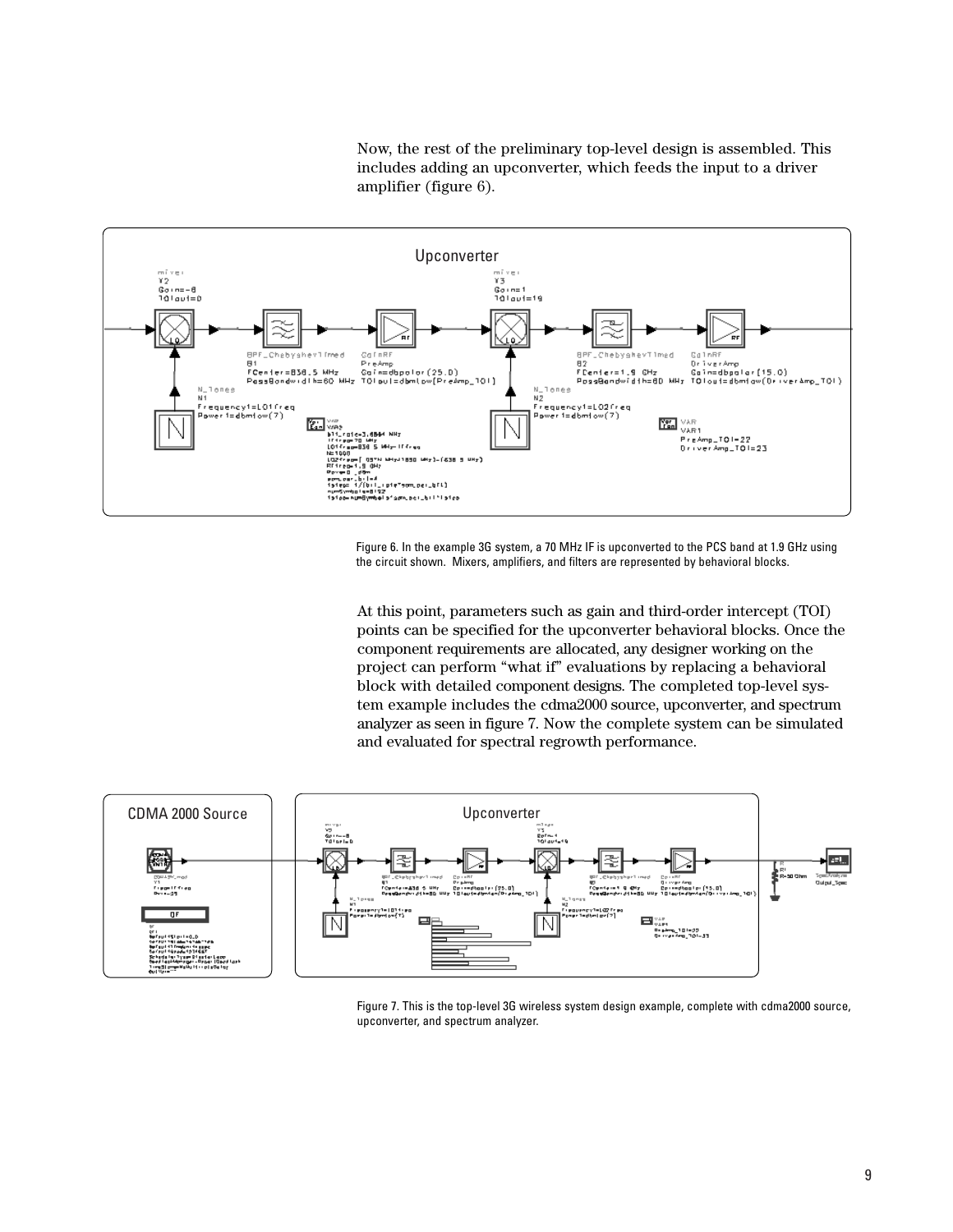## **Evaluating system performance**

Simulated results clearly show spectral regrowth resulting from the TOI points of the mixers and amplifiers (figure 8). At this point, it is difficult to determine how much each component is contributing to the overall spectral distortion. Tuning the parameters of the individual components can help determine the sensitivity of the spectral distortion relative to the TOI points of each component.



Figure 8. Initial spectral regrowth simulation results for the example 3G wireless system design. The output shows spectral distortion from the combined effect of the TOI points for all mixers and amplifiers. Without further investigation, it is difficult to determine how much each component contributes. The driver and power amplifier are typically the largest contributors to overall spectral distortion in RF transmitters. In this case, it is the driver amp, since it is the last amplifier in the upconverter.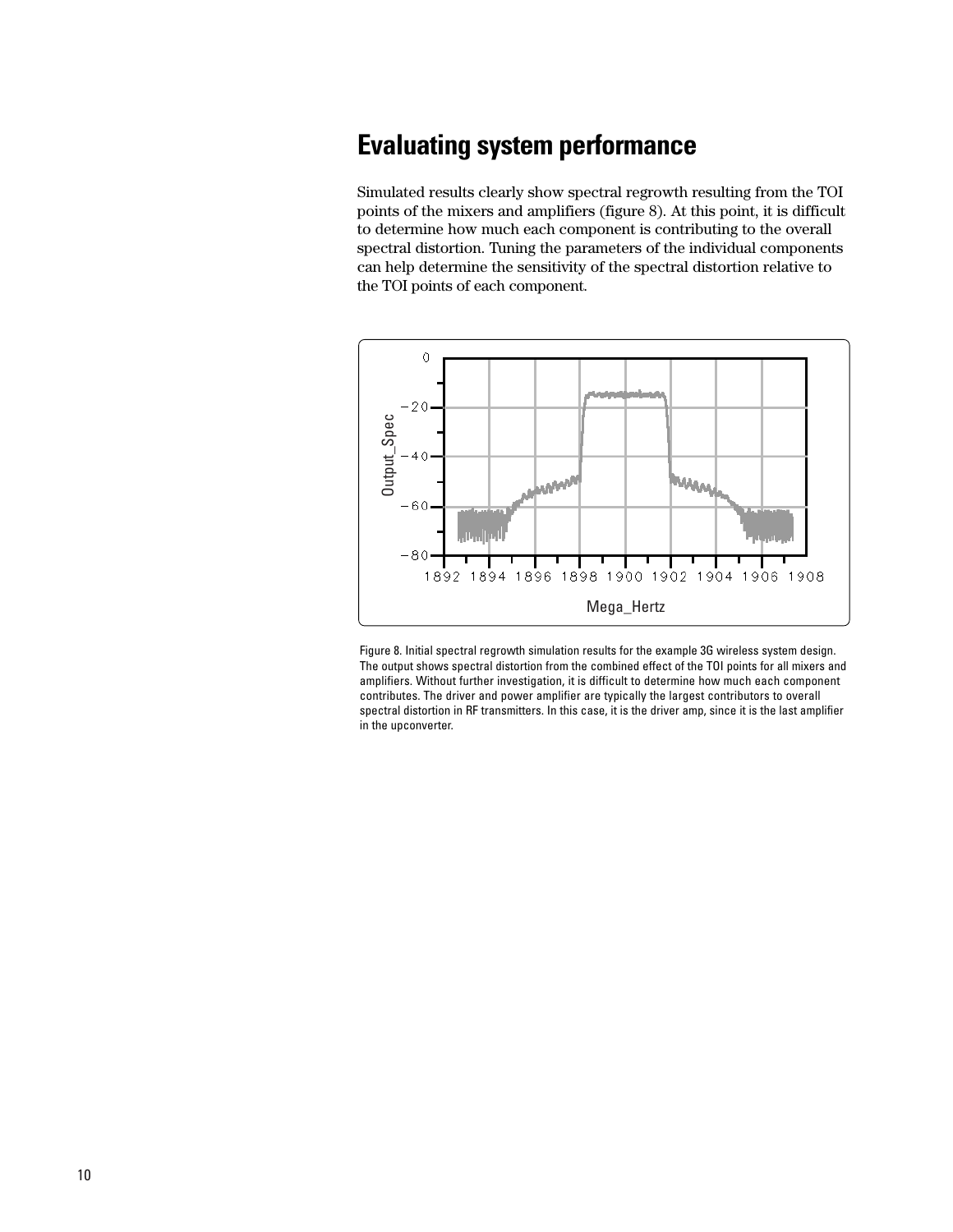For example, tuning the TOIs as seen in figure 9, reveals that the spectral regrowth is primarily due to the driver amplifier, which is the last amplifier in the upconverter. This is expected, since the driver amplifier and power amplifier are typically the largest contributors to overall spectral distortion.



| $\mathbb{R}^n$ Tune Control Details:2 $\mathbb{R}^n$                                                   |                   |            |           |                    | $\vert x \vert$ |
|--------------------------------------------------------------------------------------------------------|-------------------|------------|-----------|--------------------|-----------------|
| Select a parameter to tune by clicking on it, or click on the component button to select by component. |                   |            |           |                    |                 |
| Simulate:                                                                                              | After each change |            |           |                    |                 |
| <b>Trace History</b>                                                                                   |                   | ÷          | Tune.     |                    |                 |
|                                                                                                        |                   |            | Min<br>O  | Scaling<br>$G$ Lin | $C$ Log         |
| cdma2k_xmtr_acpr.VAR1.DriverAmp_T01                                                                    |                   | $23.000 -$ | Max<br>46 | Step Size          | 2               |
|                                                                                                        |                   |            |           |                    |                 |
| Component                                                                                              | Update            | Brief      | Reset     | Cancel             | Help            |

Figure 9. Tuning the mixer and amplifier third-order intercept points.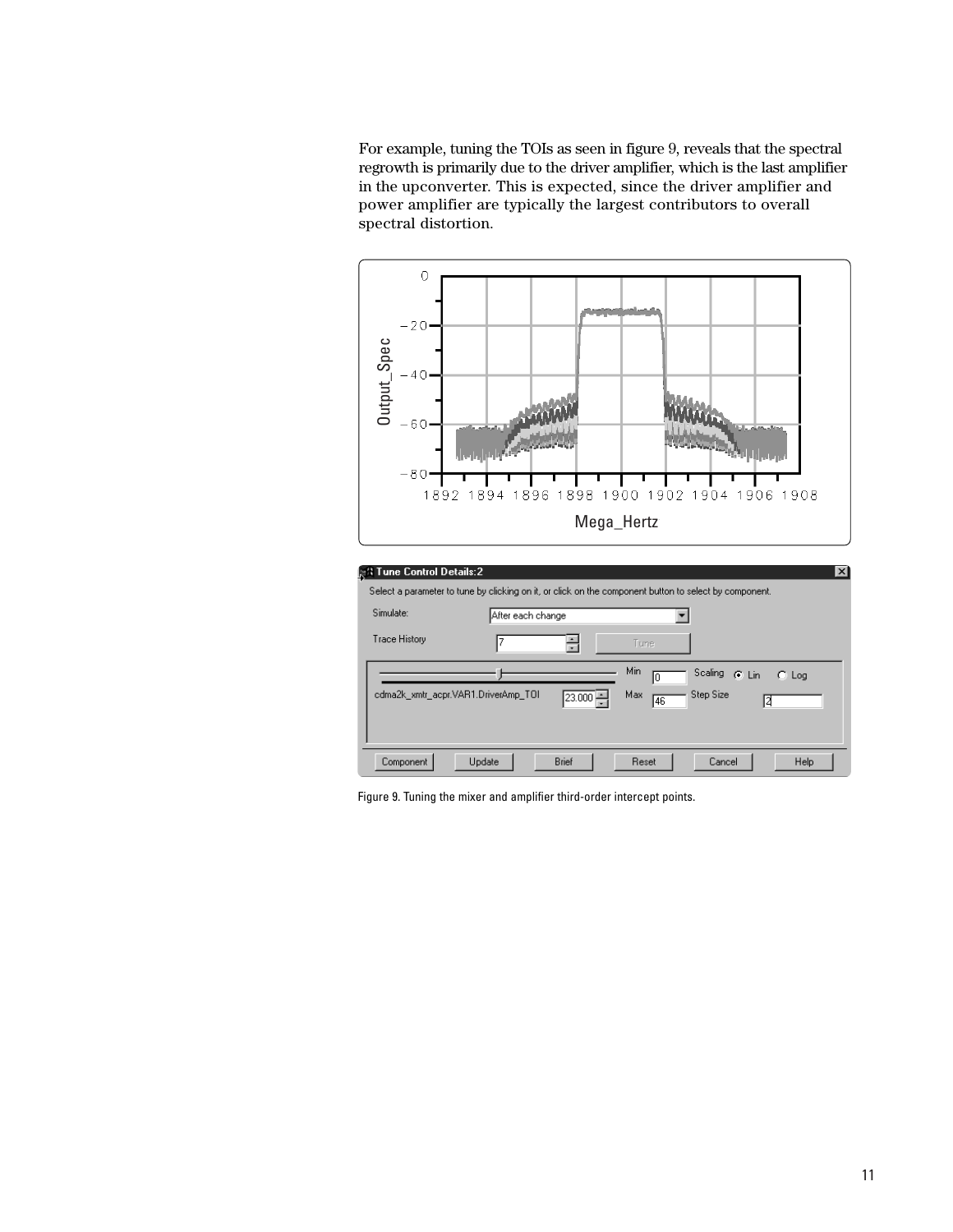At this point, an ACPR simulation can be performed to determine the minimum TOI points to meet the required system performance. Setting this up is relatively straightforward. It consists of integrating the power between the required lower and upper frequency limits (figure 10) for the main and adjacent frequency bands and taking the difference.





| main_ch_power_dBm | upper_ch_power_dBm | ocpr_upper_dBc |
|-------------------|--------------------|----------------|
| 9.267             | $-33.159$          | $-42.42$       |
|                   |                    |                |
|                   |                    |                |
|                   |                    |                |

Figure 10. The ACPR measurement in the example wireless system integrates the main channel power over a 3.6864 MHz signal bandwidth. The upper adjacent channel power is integrated over the same 3.6864 MHz bandwidth, but with a 5 MHz frequency offset. The difference between the two powers is the ACPR, which is 42 dB in this example. Note that the frequency offsets and integration bandwidths used in this example were the preliminary numbers for cdma2000 at the time of publication, and are subject to change.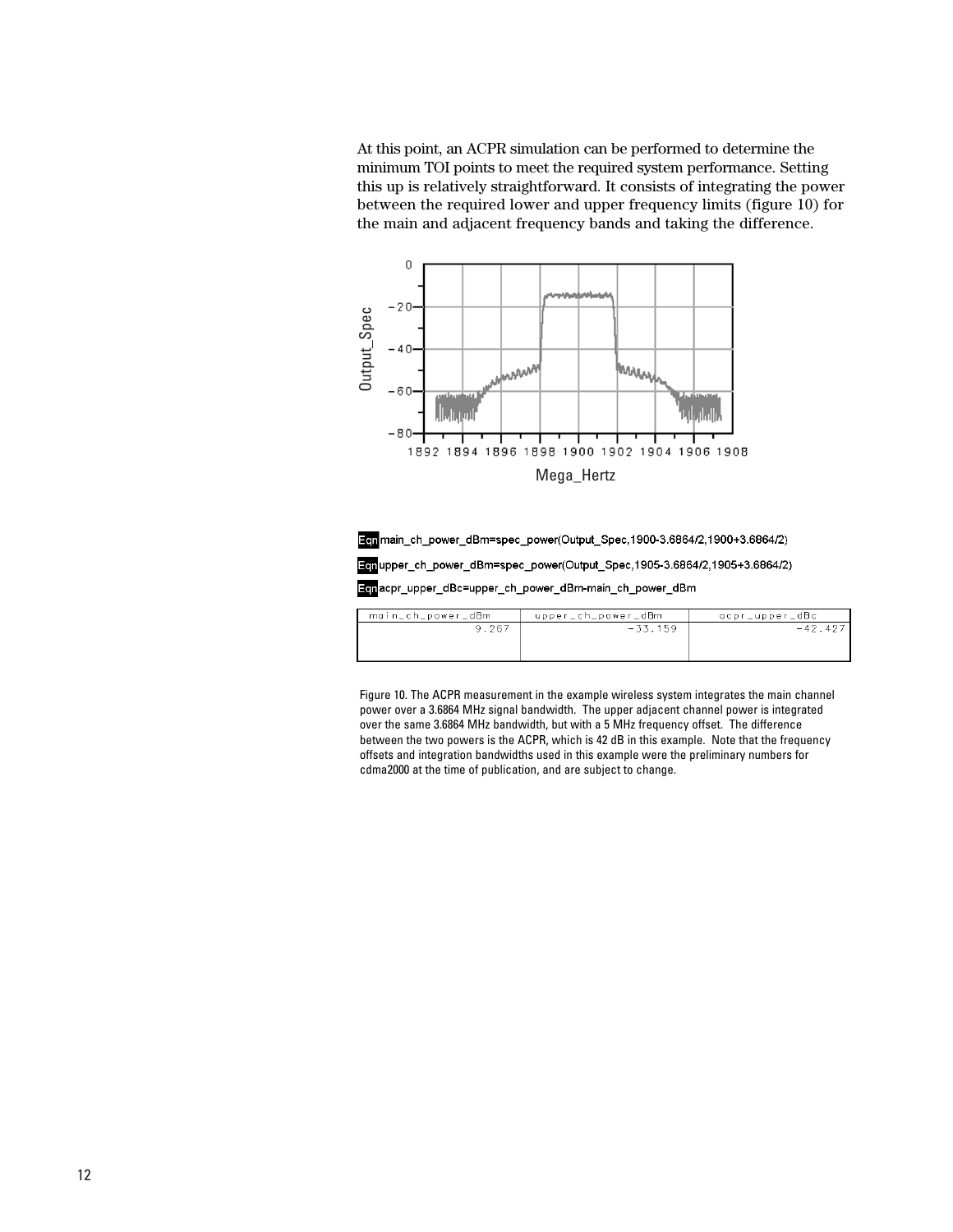The upconverter drives a power amplifier, which is the dominant contributor to spectral regrowth. The ACPR performance of the system is -42 dB, as seen in figure 10, however, the design specification is -47 dB. Performance optimization can be used to determine the TOIs of each component to meet this goal.

Before performance improvements can begin, parameters and ranges for optimization values must be specified in the design software. In this case, they are the TOI points of the amplifiers and mixers. An example of this process is shown in figure 11.

| <b>MA Variables and equations:6</b>                          | $\vert x \vert$                      | Setup:6<br>∣×I                            |
|--------------------------------------------------------------|--------------------------------------|-------------------------------------------|
| <b>VAR</b>                                                   | Variable or Equation Entry Mode      | Optimization   Statistics                 |
| Instance Name                                                | Standard                             | Optimization Status<br>Enabled<br>▼       |
| VAR1                                                         | Name<br>PreAmp_TOI                   | Type                                      |
| Select Parameter                                             |                                      | Continuous<br>$\blacktriangledown$        |
| PreAmp_T0I=22 opt{ 18 to 30 ]                                | Variable Value                       | Format<br>min/max<br>$\blacktriangledown$ |
| DriverAmp_TOI=23 opt{ 18 to 3<br>Mixer1_TOI=0 opt{ -5 to 5 } | $\blacktriangledown$<br>None<br>22   | Nominal Value                             |
| Mixer2_TOI=19 opt{ 15 to 25 }                                |                                      | $\sqrt{N}$ one $\sqrt{N}$<br>122          |
|                                                              |                                      | Minimum Value                             |
|                                                              |                                      | None $\vert \mathbf{v} \vert$<br>118      |
|                                                              |                                      | Maximum Value                             |
|                                                              | Optimization/Statistics Setup        |                                           |
|                                                              |                                      | None $\blacktriangledown$<br>130          |
| $\blacktriangleright$                                        | ঢ়<br>Display parameter on schematic |                                           |
| Add<br>Cut<br>Paste                                          | Component Options                    |                                           |
| Variable Value : Variable equation                           |                                      | Post Production Tuning<br>┍               |
|                                                              |                                      |                                           |
| <b>OK</b><br>Apply                                           | Cancel<br>Reset<br>Help              | ¨öΚ¨<br>Help<br>Cancel                    |

Figure 11. These interface windows are used for setting parameters and ranges prior to performance optimization in ADS. In the example system, the driver amp TOI point is optimized from 18 to 30 dBm.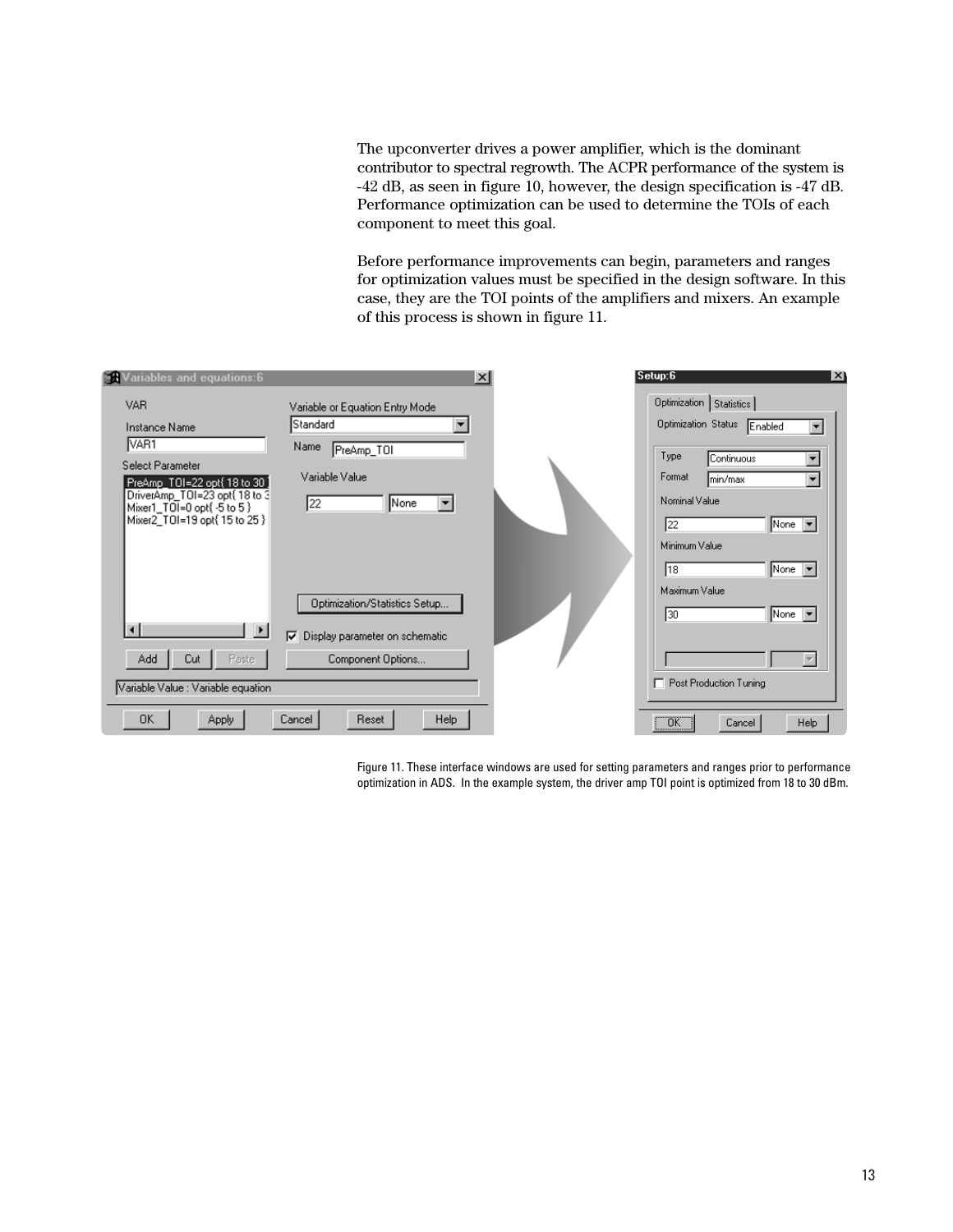Next, optimization goals and controls must be established. Measurement equations are used to calculate ACPR, which represents the optimization goal. Optimization control is established by the minimum and maximum values for ACPR, which helps determine the minimum TOI points to meet the specification (figure 12 and figure 13).



Figure 12. Setting up the simulation for optimization. In the example system, optimization setup consists of setting the minimum ACPR value to 47 dB (the desired result) and the maximum to 47.5 dB. The resulting calculation provides the minimum TOI points needed to meet the required specification.



Figure 13. Here are the results of performance optimization for the example system. The variable data block at the top indicates the starting values for TOI points, while the bottom one shows the final values for TOI. Note that the driver amplifier TOI starts at 23 dBm, but is optimized to 27 dBm. None of the other TOI points changed significantly, which is expected since they do not contribute much to overall spectral regrowth. The resulting ACPR is 47.5 dB with a driver amplifier TOI of 27 dBm, which meets the desired specifications.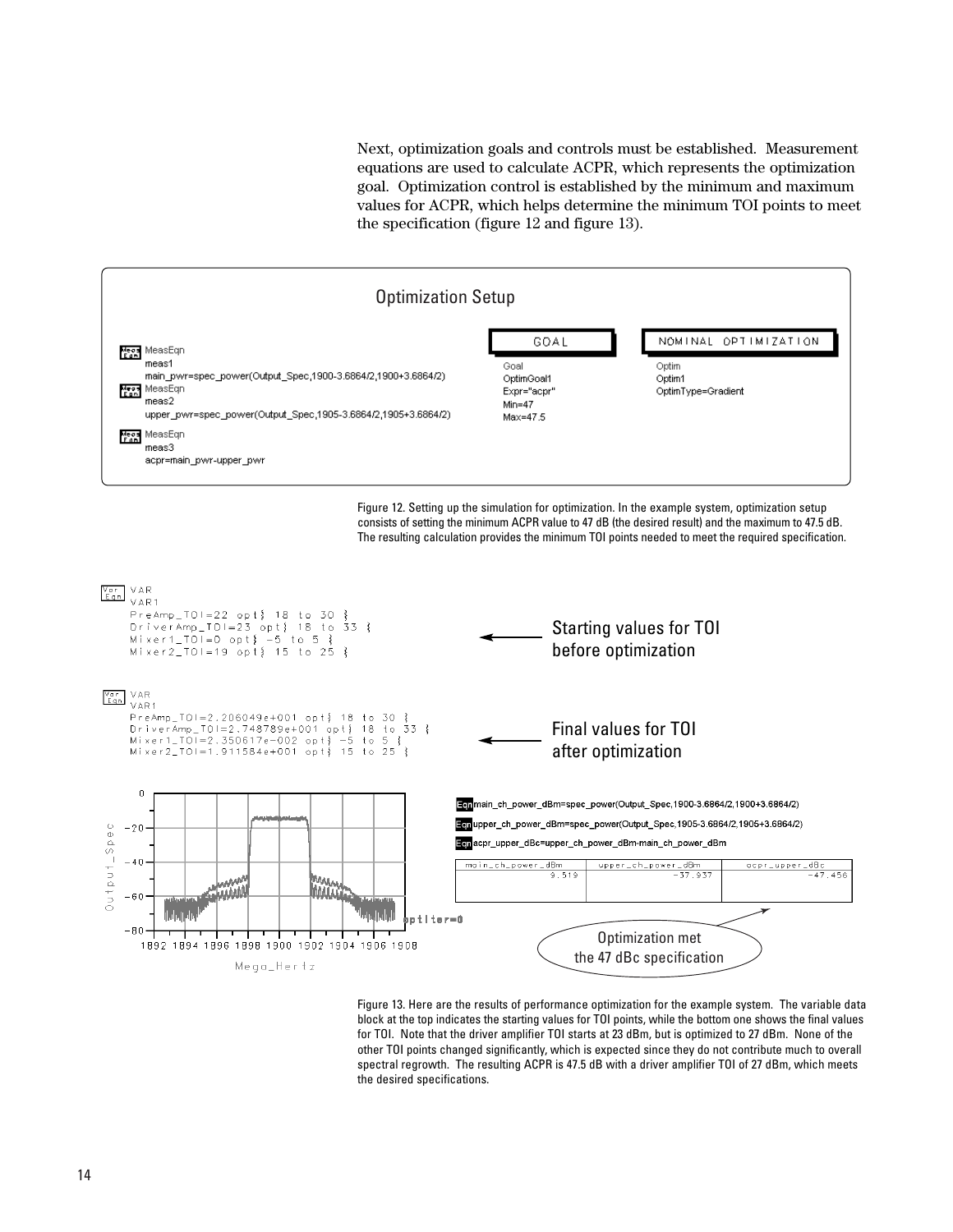### **Component selection**

Once minimum TOI points are defined that meet the required ACPR specification, components are selected or designed. For illustration, the driver amplifier is selected for the example system, because of its effect on spectral performance (figure 14).



Figure 14. In the example system, Agilent's MGA-72543 PHEMT low-noise/transmit driver amplifier is selected. The TOI point of this GaAs MMIC device increases as bias current is raised, allowing it to be used as a driver amplifier for transmit applications. Also, the device can be biased at a lower current for use as an LNA for receiver applications. Furthermore, the integrated bypass switch in this device conserves current when transmitting at low power levels. The device can also be used in a dual-bias configuration, improving performance even further.

A detailed circuit model of the target amplifier device is provided by the manufacturer. A quick bias analysis is simulated to set the bias current to 40mA. Next, S-parameters and matching network requirements are analyzed for compatibility with performance specifications.



Figure 15. A quick bias analysis of the MGA-72543 amplifier results in a bias current setting of 40mA for the example system, and the device's specification reveals that an output TOI point of 27 dBm is expected given this bias condition. This should be sufficient to meet the ACPR performance goal based on the optimization results. An S-parameter analysis reveals approximately 15.5 dB of gain with a simple matching network.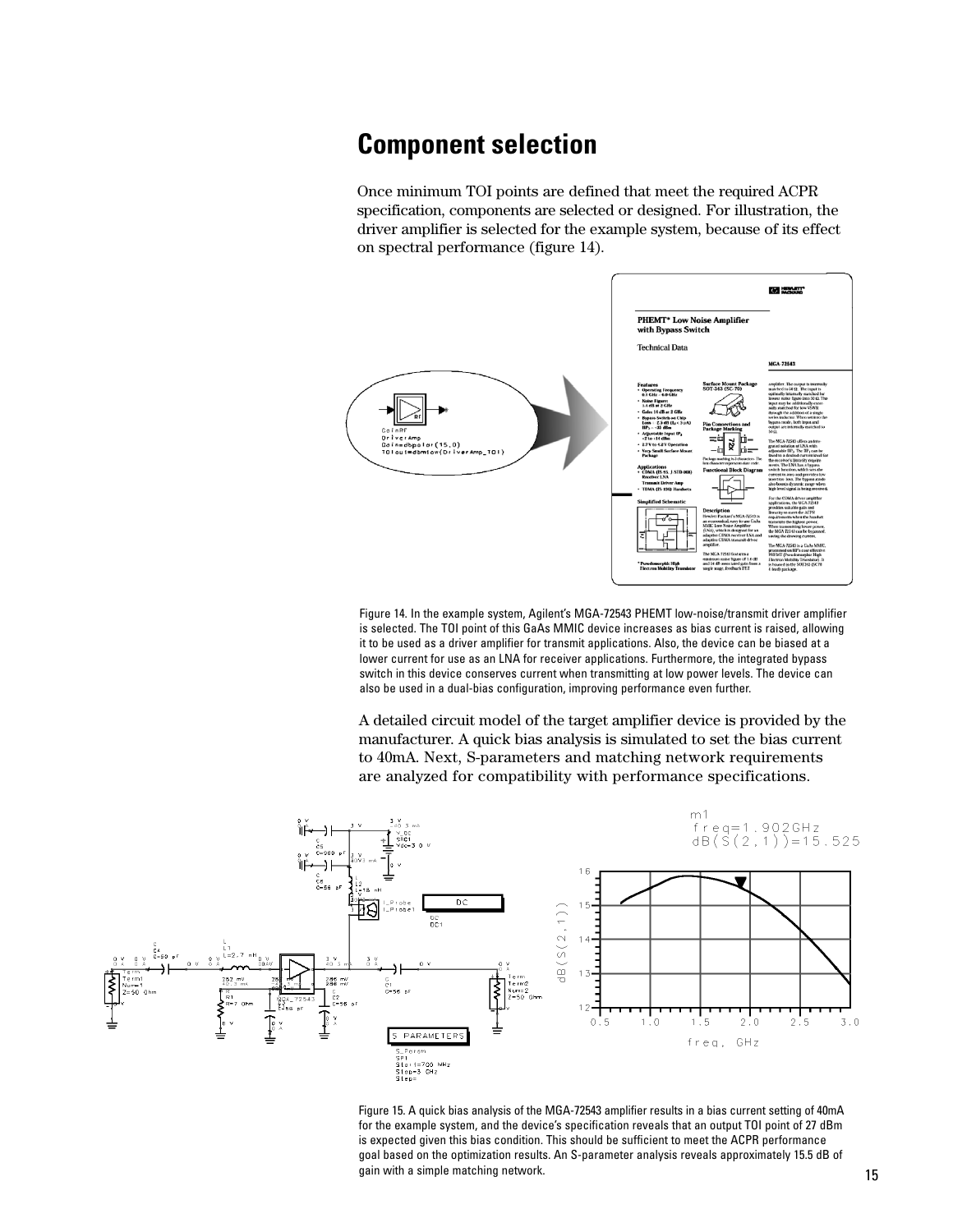### **Bottom-up component verification**

Once a circuit is designed or an off-the-shelf component is selected for the driver amp, the detailed circuit model is inserted in place of the behavioral model in the top-level system, as seen in figure 16. A top-level system simulation is run so that the performance of the selected component can be evaluated as shown in figure 17 and figure 18. This illustrates how bottom-up verification of individual components is performed with a top-level system simulation.



Figure 16. Once a suitable driver amp is selected, its detailed circuit model is inserted in place of the behavioral amp--the MGA-72543 in this case.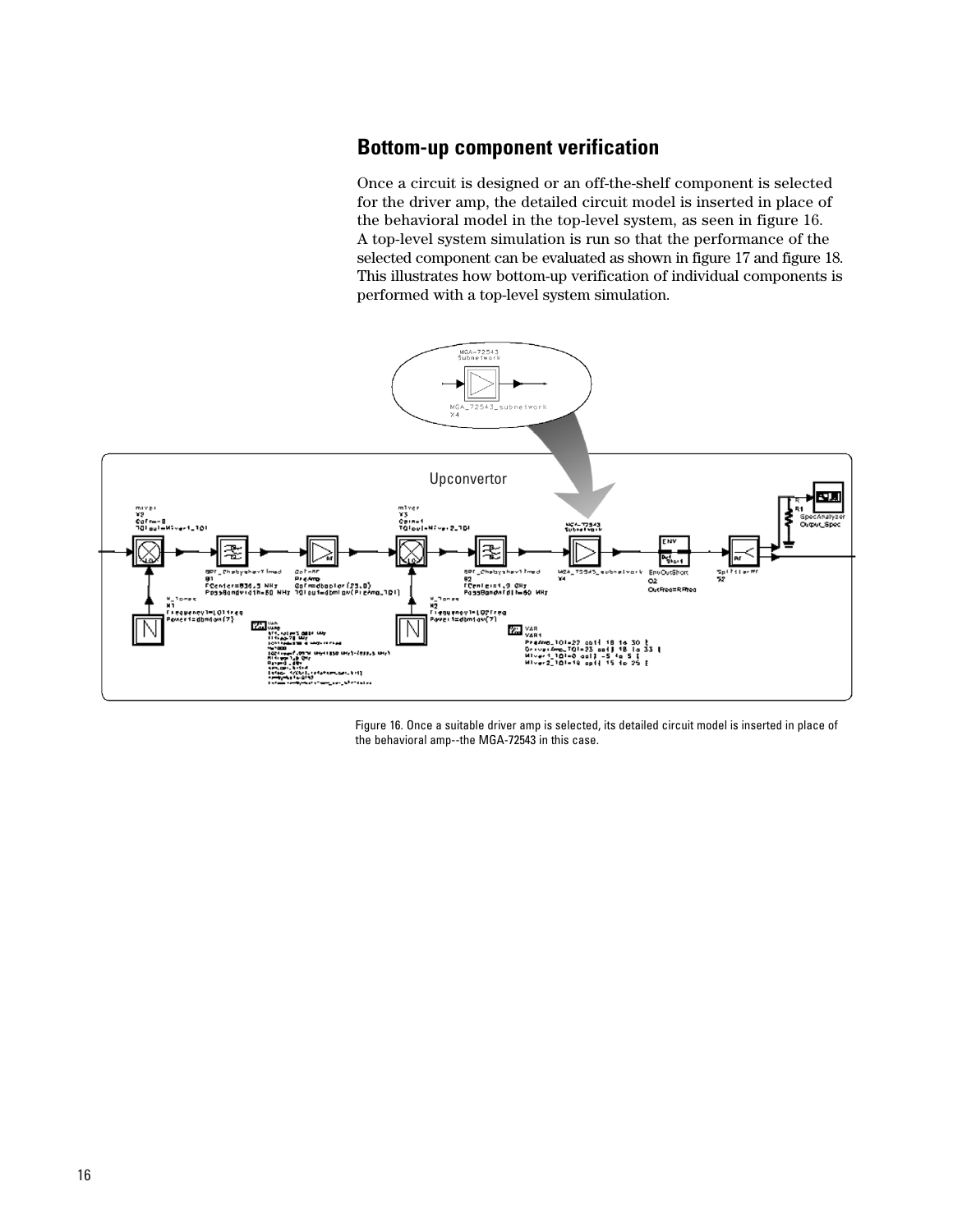

Figure 17. In the example system, the performance effect of the selected driver amp is evaluated by demodulating and decoding the signal output from the upconverter so that the I and Q symbol streams can be analyzed for EVM performance. A spectrum analyzer is connected to the output of the driver amplifier to evaluate its output spectrum.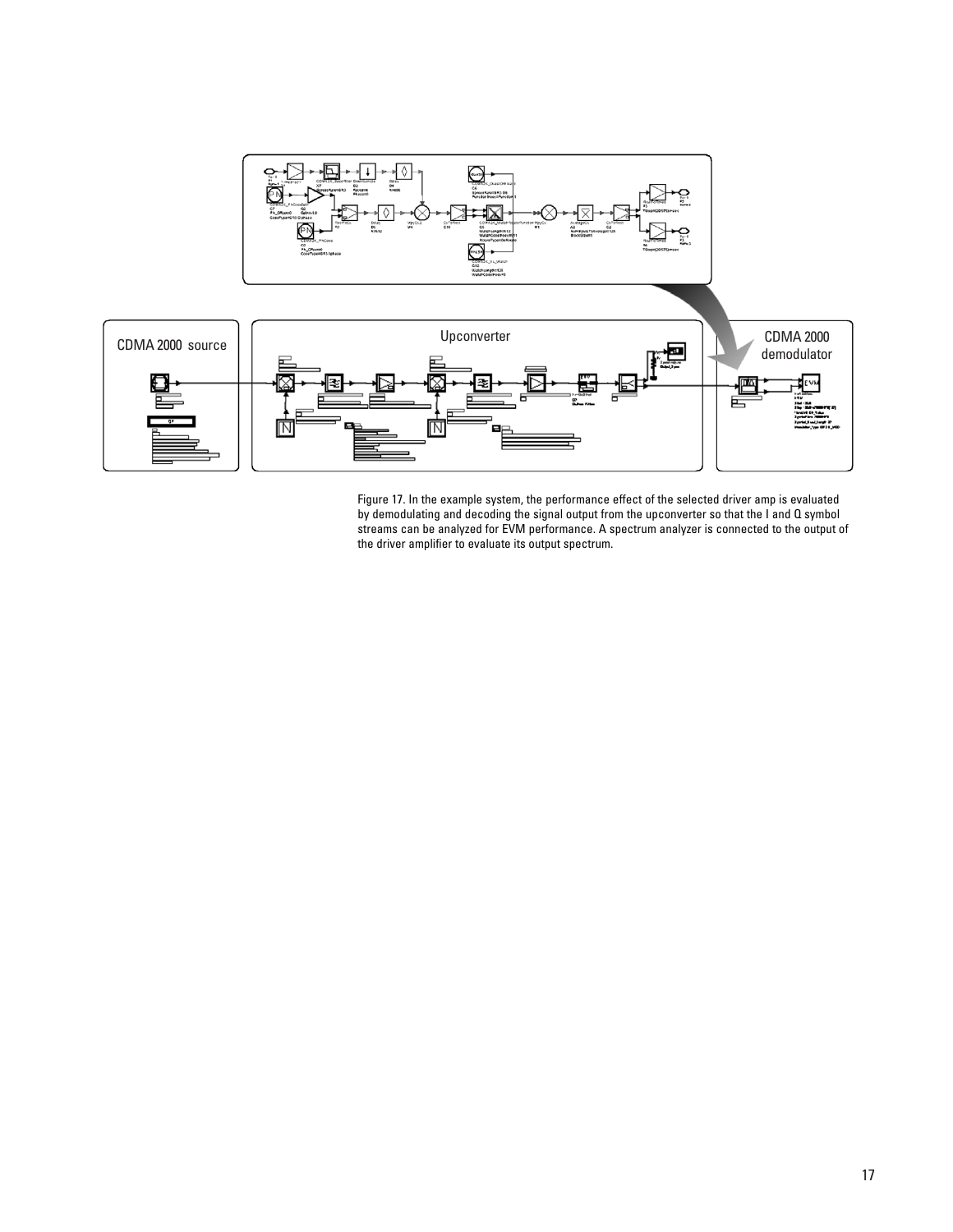

| xindex | e vm  |
|--------|-------|
| 0.000  | 0,007 |
|        |       |
|        |       |

Egn cable\_loss=1.08

main ch power dBm=spec power(Output Spec,1900-3.6864/2,1900+3.6864/2)-cable loss

Ean upper\_ch\_power\_dBm=spec\_power(Output\_Spec,1905-3.6864/2,1905+3.6864/2)-cable\_loss

Ech acpr\_upper\_dBc=upper\_ch\_power\_dBm-main\_ch\_power\_dBm

| main_ch_power_dBm | upper_ch_power_dBm | acpr_upper_dBc |
|-------------------|--------------------|----------------|
| 8,967             | $-38,137$          | $-47.104$      |
|                   |                    |                |
|                   |                    |                |

Figure 18. These are the simulation results of the overall system with the MGA-72543 circuit model inserted in the top-level design of the example system. The top trace is the output spectrum, while the lower trace is the input spectrum. A small amount of spectral regrowth is exhibited, but ACPR is still better than 47 dB, which satisfies the performance goals for the example system. Also, EVM is only 0.7 percent, indicating that there is negligible distortion to waveform quality.

As further illustration of this bottom-up verification capability, say the critical system metric is BER performance–a non-intuitive specification for the RF designer. In that case, the circuit designer simply inserts an amplifier, oscillator, or mixer design into the top-level system, runs a simulation, and quickly gauges the effect the specific component has on BER performance--long before any hardware is fabricated or assembled.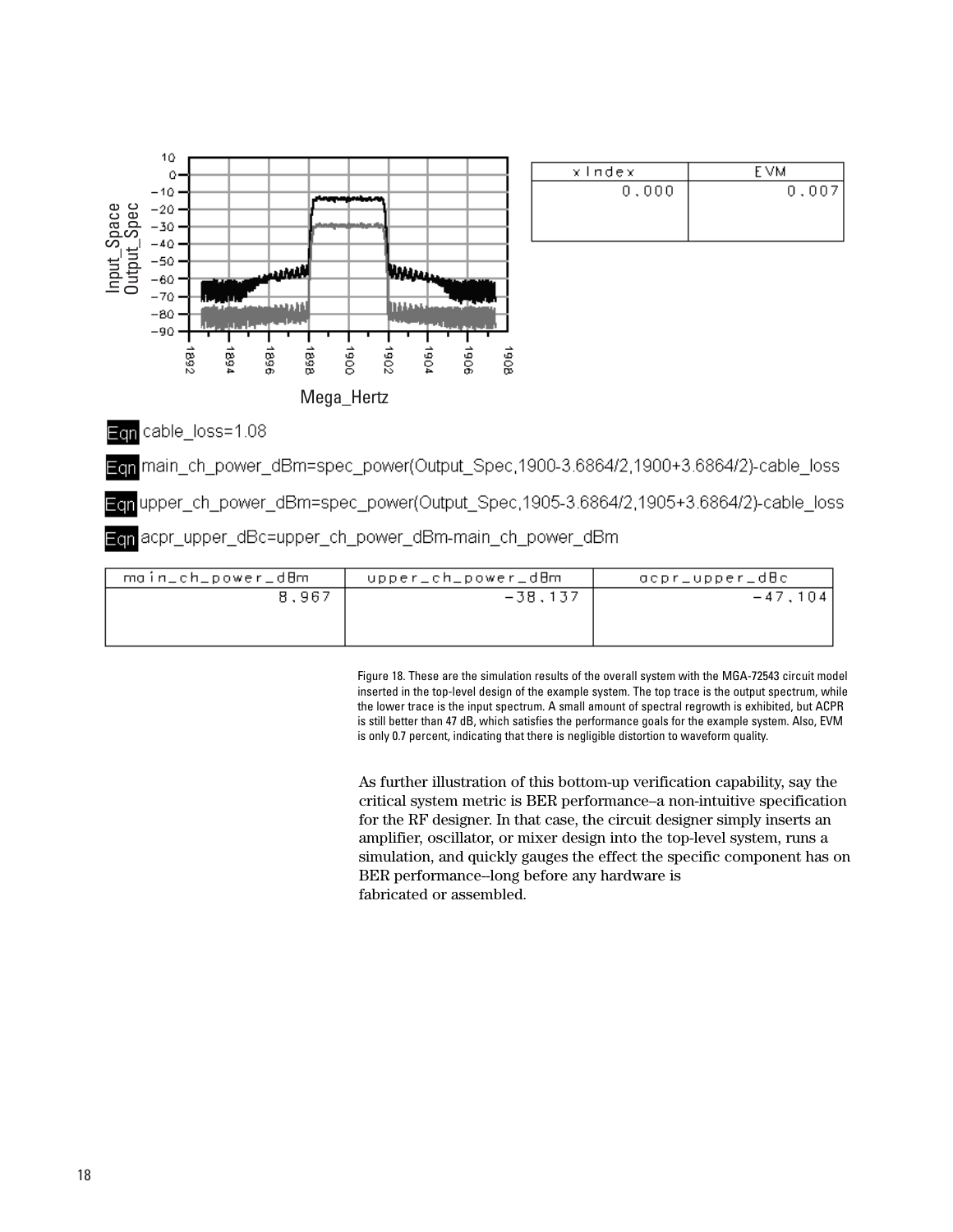### **Test instrumentation verification**

With the top-level simulation results in hand, the component that requires evaluation can now be measured on the bench. This stage leverages links between the design software and test instrumentation to provide useful data for prototype hardware verification. In the example system, a link between design software and a signal generator enables the I and Q symbol streams to be fed into the signal generator and then synthesized as a stimulus signal for the driver amp on the bench. This setup is shown in figure 19 and figure 20.



Figure 19. Verification of individual components is greatly simplified using design-to-test links. In the example system, ADS interfaces with the Agilent ESG Digital RF Signal Generator and the results are evaluated using an Agilent 89441A Vector Signal Analyzer. In this example, the signal is a cdma2000 SR3 spectrum.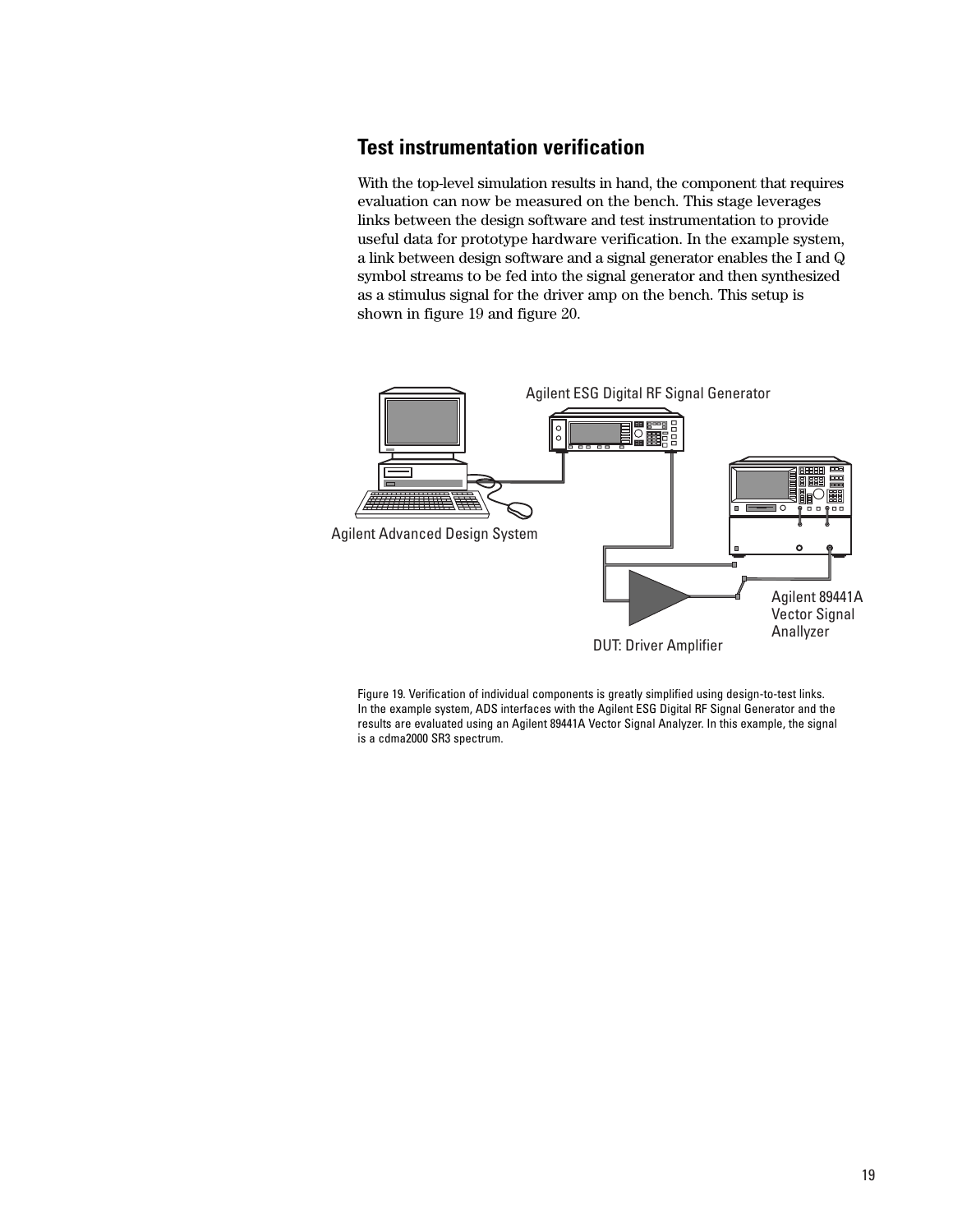

Figure 20. This schematic shows the ADS-to-ESG link in the example component verification. The I and Q symbol streams are created in ADS and sent to the RF signal generator, which synthesizes them and then modulates them onto the carrier to create a cdma2000 digitally-modulated signal. The modulated signal is then passed through the MGA-72543 driver amplifier. In this example, a LAN IP address is specified for the ESG interface. This is facilitated using a GPIB-capable LAN interface box, which gives access to the test equipment over a network–a useful feature for labs where the test equipment must be available as a shared resource.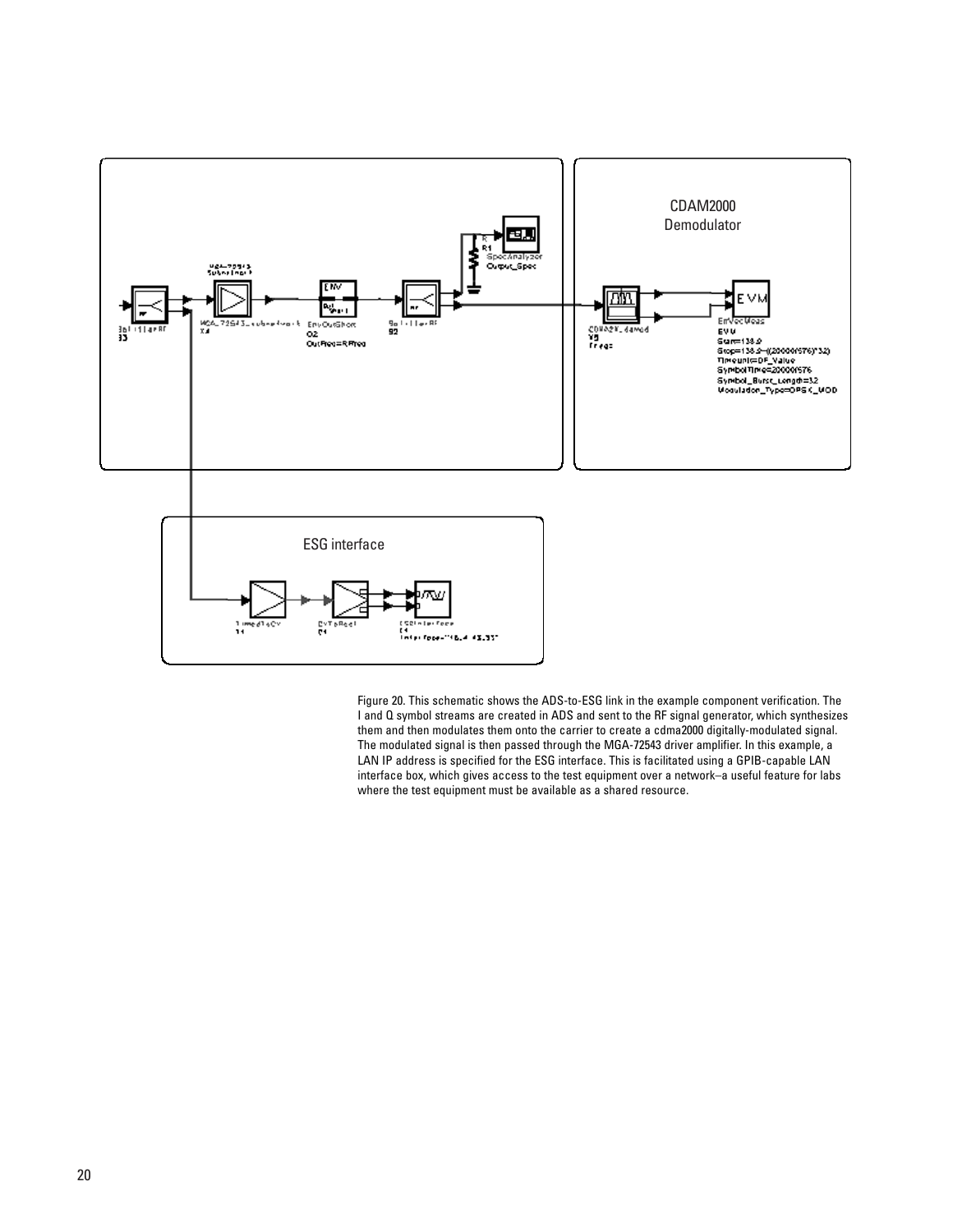This reveals one of the key advantages of linking design software to a signal generator. During prototype verification of an individual component, the signal synthesized by the RF signal generator includes any impairments introduced by elements (e.g., mixers, filters, amplifiers, etc.) preceding the device under test. This capability enables designers to generate the actual signal spectrum, including signal distortions that would be present at any point in the system, allowing precise analysis without the need to fabricate or build all of the hardware.

For instance, say a DSP designer wants to evaluate system performance using a proprietary Finite Impulse Response (FIR) filter. This is easily accomplished by replacing the standard baseband filter in the design with a proprietary design and then sending the resulting I and Q symbol streams to the RF signal generator. Furthermore, the link to design software provides the flexibility to generate stimulus signals for emerging standards not yet supported by the RF signal generator.

Finally, the top-level system is evaluated with the selected component inserted (the driver amplifier in the example system). Figure 22 and figure 23 show simulated versus measured results for the example system. Notice that the measured ACPR is still within the 47dB specification. At this point in the design flow, the hardware device is verified to work within specifications for the system-level design. Based on these results, the designer can be confident that the amplifier will function as specified during the system-level integration phase.



Figure 21. Output spectrum generated by the Agilent ESG RF Digital Signal Generator based on the ADS-ESG link (left), versus the simulated ADS spectrum (right), to be used for input to the MGA-72543. Excellent agreement is exhibited between the spectrums. The spectrum from the ADS-ESG link is measured with a 30 kHz bandwidth using a vector signal analyzer.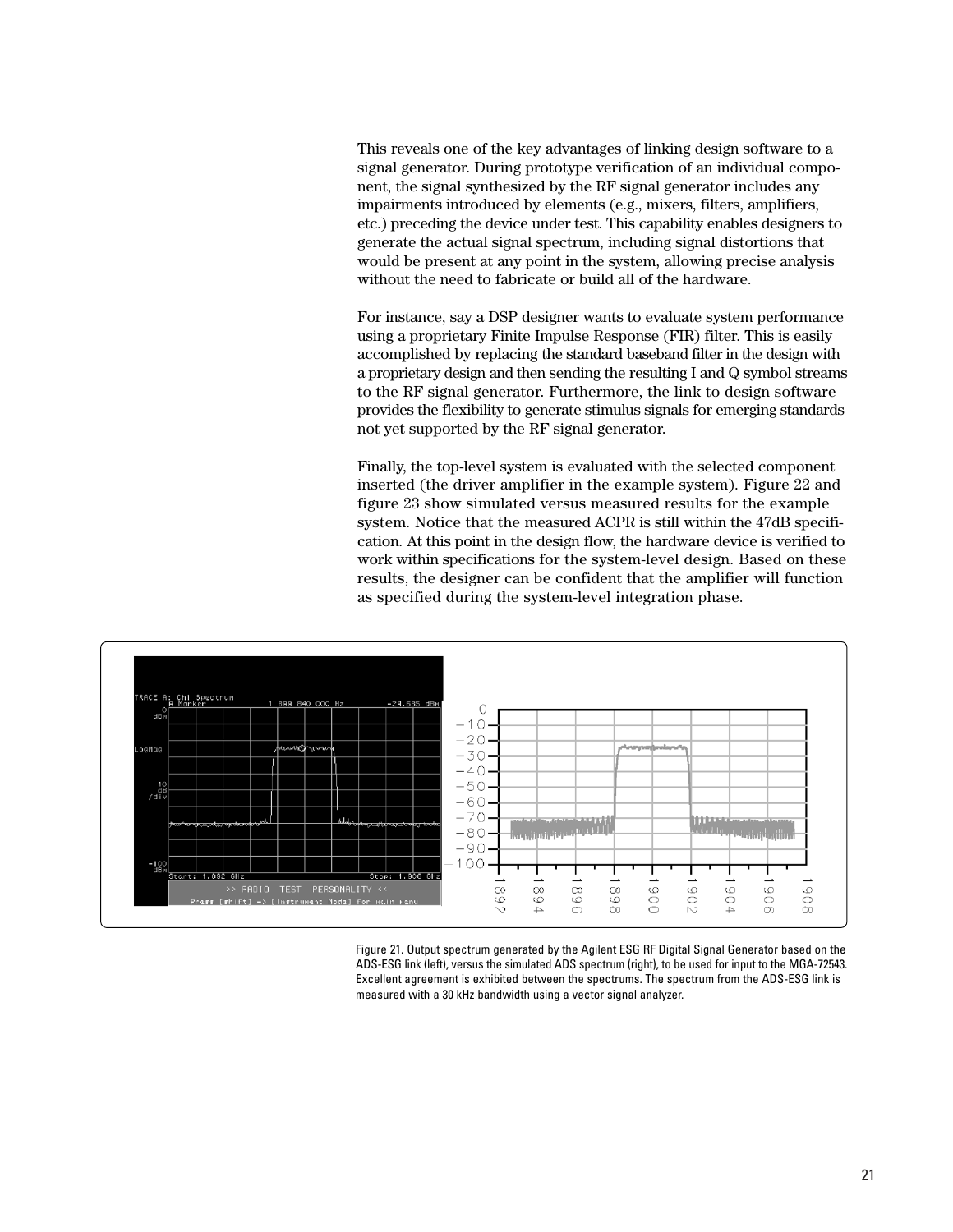

Figure 22. Here is a comparison of the output spectrum from the MGA-72543 (driven by the ADS-ESG link-generated signal) and the simulated ADS output spectrum. Some evidence of spectral regrowth is revealed, which will impact ACPR. Generally, the spectrums are very similar, which shows that the nonlinear circuit model available for the MGA-72543 closely models the actual device performance.





Figure 23. Output spectrum of the MGA-72543 using ADS I and Q.

If the ACPR specification had not been met, several options are available. The designer could compensate for excessive ACPR by tightening specifications for other components in the transmitter chain, selecting another vendor's amplifier, or designing their own. In any case, the decision is made early in the development process, avoiding costly delays. This highlights the real value of bottom-up verification.

Significant future developments are being considered for EDA/instrumentation integration. For instance, time-, frequency-, and modulationdomain analysis capabilities are on the drawing board already.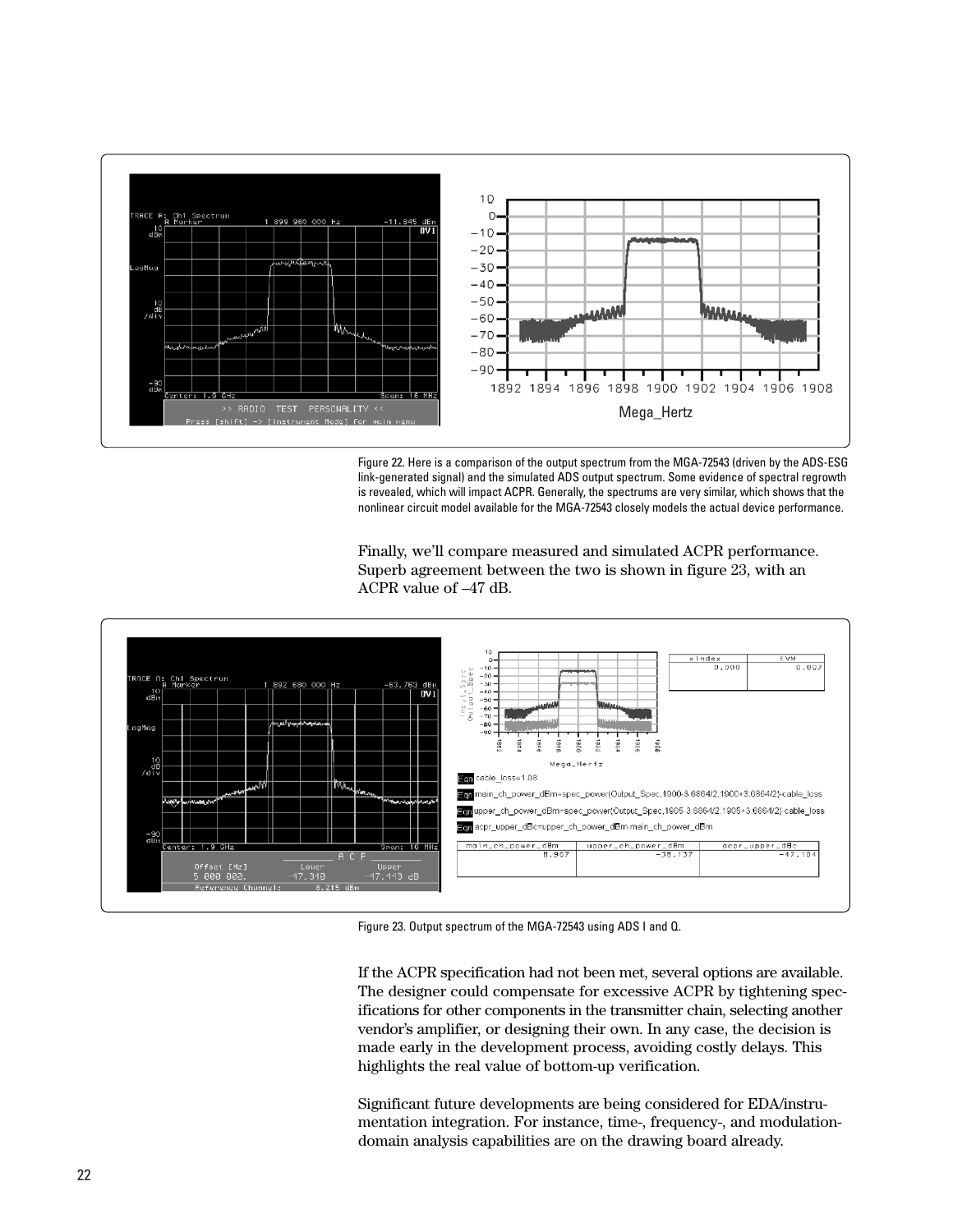Other expected enhancements include:

- adding test instrument functions to design software,
- making data displays in software identical to test instruments,
- improving the interoperability of test vectors between design and test,
- integrating test and development strategies, and
- adding 3G interface capabilities.

### **Conclusions**

This application note has shown how links between design software and test instrumentation simplify the ability to make design trade-offs and perform RF/DSP partitioning at the top-level system. Once initial RF and DSP circuit designs are completed, they are inserted in place of behavioral elements in the top-level system and simulated, enabling rapid bottom-up verification of components and sub-systems using measurements such as ACPR, EVM, and BER.

Links between design software and test instrumentation represent an enabling technology for design verification, allowing prototype hardware to be evaluated with arbitrary signals. Using this integrated design software/test hardware capability, new signal formats can easily be synthesized for the device under test, including impairments introduced by upstream components. This enables verification to be performed at every stage of the design process, including the hardware prototype stage. Integrated design and test solutions can speed up development cycles, improve accuracy of designs, and increase engineering productivity.